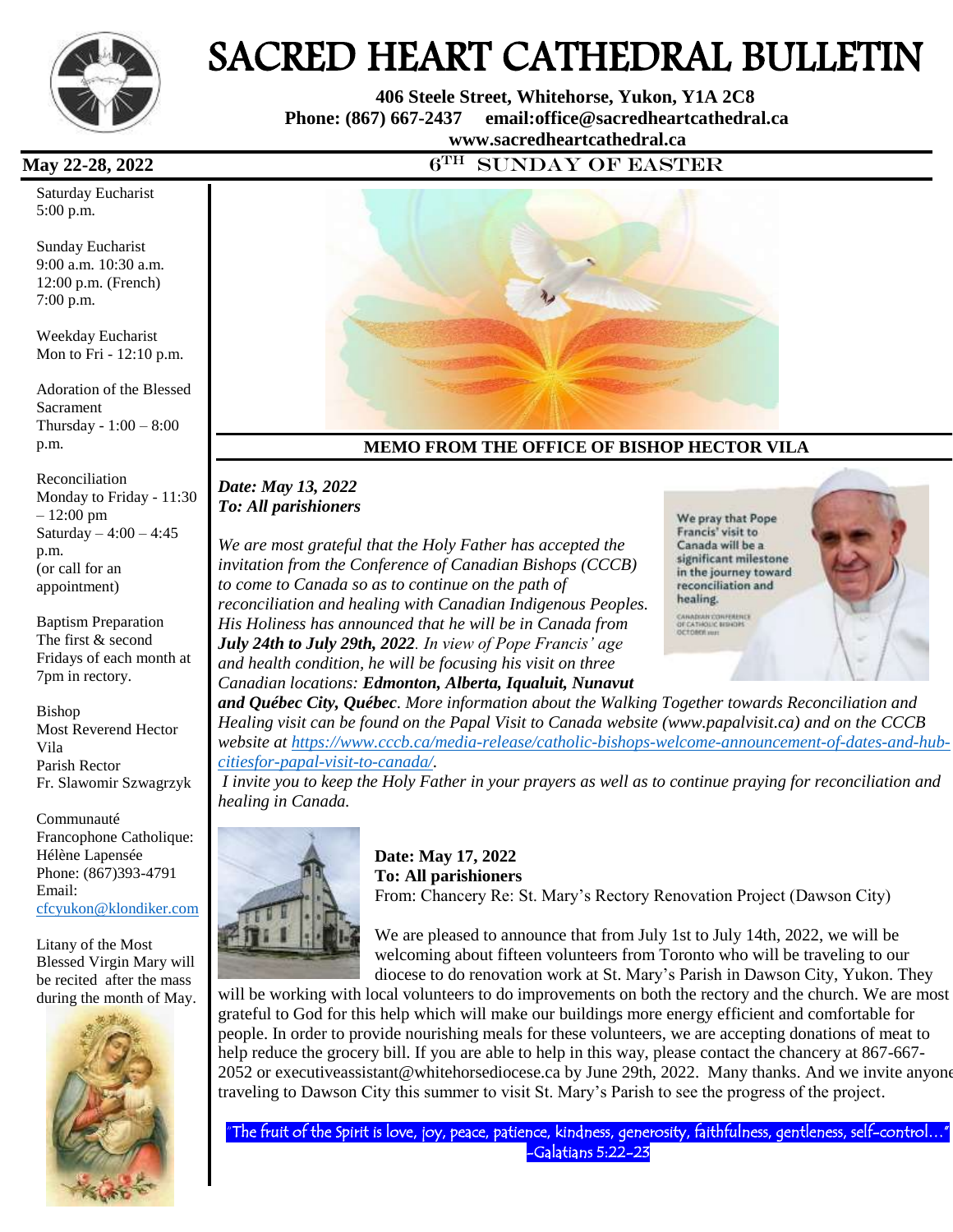| PARISH MINISTRY & COMMUNITY EVENTS                                            |                                                                                                                                                                                                                                                                                                                                                                                                                                                                                                                                                                                                                                                                                                                                                                                                                                                                                                                                                                                                     |  |
|-------------------------------------------------------------------------------|-----------------------------------------------------------------------------------------------------------------------------------------------------------------------------------------------------------------------------------------------------------------------------------------------------------------------------------------------------------------------------------------------------------------------------------------------------------------------------------------------------------------------------------------------------------------------------------------------------------------------------------------------------------------------------------------------------------------------------------------------------------------------------------------------------------------------------------------------------------------------------------------------------------------------------------------------------------------------------------------------------|--|
| POPE'S PRAYER INTENTION<br><b>FOR MAY</b>                                     | For faith-filled young people<br>We pray for all young people, called to life to the fullest, may they sees in Mary's<br>life the way to listen, the depth of discernment, the courage that faith generates,<br>and the dedication to service.                                                                                                                                                                                                                                                                                                                                                                                                                                                                                                                                                                                                                                                                                                                                                      |  |
| <b>MASS INTENTENTIONS</b>                                                     | Sunday, May 22<br>Gospel: John 14.23-29<br>The Holy Spirit will teach you everything,<br>and remind you of all that I have said to you.<br>12:00 PM: + Gerard Pepin<br>9am: For all parishioners                                                                                                                                                                                                                                                                                                                                                                                                                                                                                                                                                                                                                                                                                                                                                                                                    |  |
| WORLD DAY OF PRAYER FOR THE<br>CHURCH IN CHINA<br>MAY 24                      | In May 2007, Pope Benedict XV! Asked that May 24 be observed as a Day of<br>Prayer of the church in China. He chose this day since it is traditional Feast of Our<br>Lady of Help of Christians, venerated at the Shrine of Sheshan in Shanghai.                                                                                                                                                                                                                                                                                                                                                                                                                                                                                                                                                                                                                                                                                                                                                    |  |
|                                                                               | Sacred Heart Parish would like to thank the Group of NET<br>Canada for their presence and Ministry here in the Yukon.<br>hasnik not<br>We pray that Jacqueline, Tony, Max, Mariana, Anna, Emily<br>and Annie will be blessed and protected by God on their<br>way home.                                                                                                                                                                                                                                                                                                                                                                                                                                                                                                                                                                                                                                                                                                                             |  |
| Catechesis of the<br><b>Stiel-Incaling</b><br>melok."<br><b>GOOD SHEPHERD</b> | <b>MARRIAGE PREPARATION</b><br>Does marriage matter?<br>We are inviting all couples who have not been married in church to join our<br>marriage preparation classes. For interested couples, registration forms will be<br>available at the entrance of the cathedral and our website or email the parish.<br>Catechesis of the Good Shepherd - This beautiful program, for children ages 3 to<br>12, fosters children's personal relationship with God. In our parish we current<br>offer level one, which is for the 3 to 5 year old child. We would like to grow our<br>program but we need trained catechists. We are hoping to offer training here in<br>Whitehorse. For further information please email<br>catechesis@sacredheartcathedral.ca. Please see the display in the entrance of the<br>church and explore the Catechesis of the Good Shepherd Association of Canada<br>(www.cgsac.ca) and the United States Association of the Catechesis of the<br>Good Shepherd (www.cgsusa.org). |  |
|                                                                               | Knights of Columbus will be holding their annual yard sale on Saturday, June 4th<br>from 8am-12pm at the Sacred Heart Cathedral parking lot. All proceeds will go to<br>KC charities. If you have items to drop off, please do so on Friday, June 3rd, 2022<br>between 7pm-9pm at the parish garage For more info call Erwin at (876) 335-2480<br>or Dominic at (867) 689-0394".                                                                                                                                                                                                                                                                                                                                                                                                                                                                                                                                                                                                                    |  |
| PARISH FAMILY CAMP<br><b>BRAEBURN</b>                                         | Summer fun for the whole family. Time to book for summer fun at Braeburn camp<br>on August 8-11. For more information, please contact<br>stellamartin1981@hotmail.com                                                                                                                                                                                                                                                                                                                                                                                                                                                                                                                                                                                                                                                                                                                                                                                                                               |  |
| Help Your Parish                                                              | INSULATION OF THE WALLS OF THE CATHEDRAL<br>The parish would like to thank you for all your support. Your contributions have<br>helped with our church ministry & services, church maintenance and renovations.<br>However, we are once again appealing for your contribution for our church. The<br>next step of our energy efficiency plan for the Cathedral should be to add<br>insulation to the walls and foundation of the CYO hall. At this time, we have<br>received \$32,000: we do not have the funds available to complete the whole plan.<br>Therefore, this year, we will only add insulation to the foundation. Our architect<br>drew the plans and we sent the proposition for the work to 8 contracting<br>companies. Two of those companies sent us a bid so we applied for the<br>Community Development Fund and are now waiting for their reply.                                                                                                                                 |  |

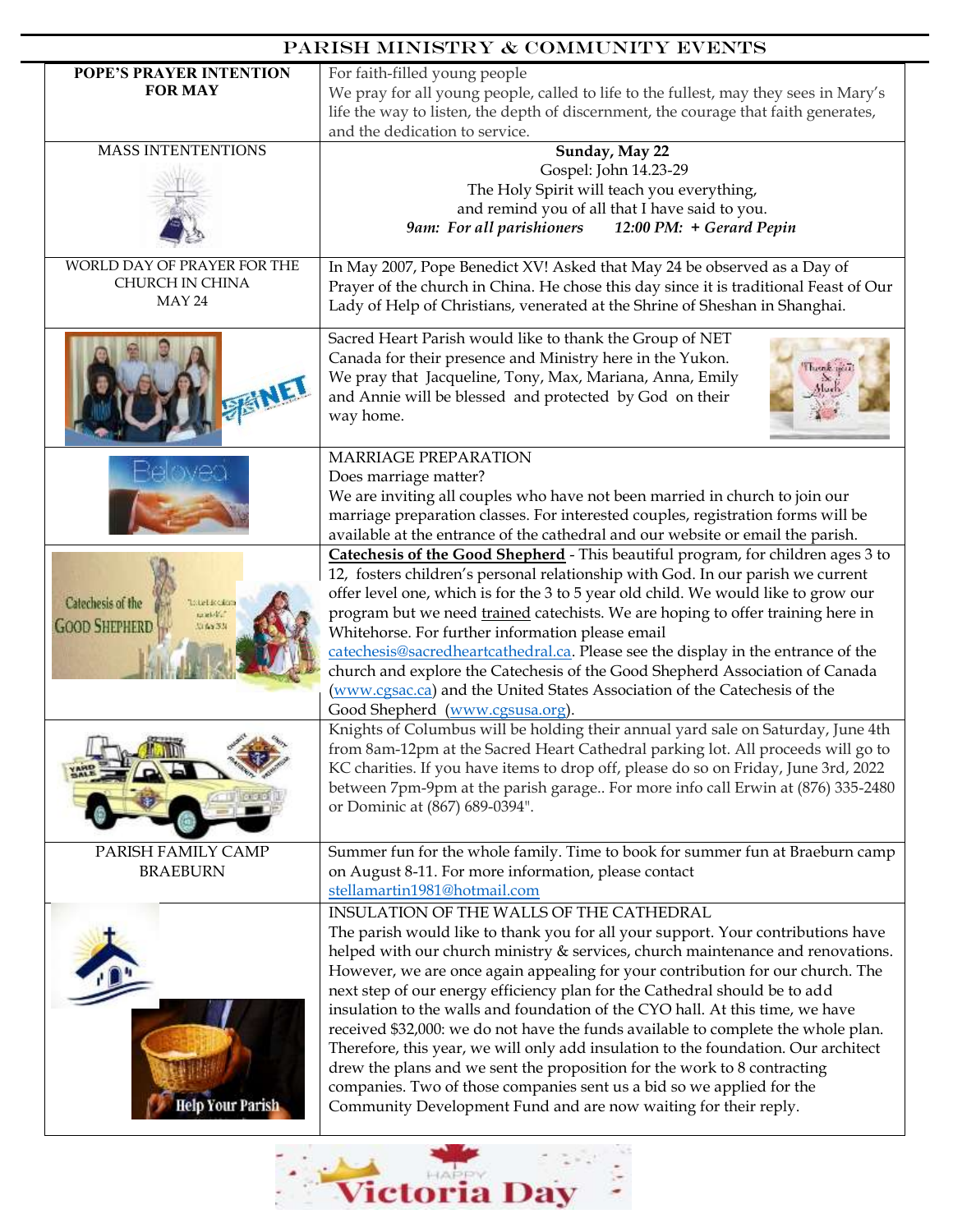



GOD. SHE DIED FROM A PAINFUL SICKNESS WHEN SHE WAS 41. thekidsbulletin@gmail.com

# **some musings …**

#### **The 6th Sunday of Easter –Some Musings**

*"Whoever loves me will keep my word."*

There's a song by John Denver that says, "Some days are diamonds, some days are stone." We don't have to live very long to understand how true this is, do we? We all know that some days are much better than others. The weather today is very warm and the sun is shining but it's a day that may seem like stone to many of us. These are the days that can make it difficult to follow the Lord's commandments of love. My day today is a diamond day as most of my days are. I have the love of family and friends; I live in a snug home; I look out on God's creation and give Him thanks for these blessings. These days make it so easy to love others, to worship, to obey His call to love Him and others. But Jesus did not say to love Him only when it's convenient or easy; that command means that we are to love Him always.

We've had some very warm and wonderful days this past week. The sun has been shining and each day as I look out my windows, I see evidence that spring is here. The birds are singing and the squirrels are chittering. The tree in my front yard is in full leaf and in full bloom. The blossoms are sweetsmelling and rosy pink. God's creation sings Him songs of praise in its own unique way.

As Jesus prepares to leave the earth to return to His Father, He leaves us, His followers, many things to consider. If we truly love Him we will live lives that are productive and holy, not holy only in what we say but in what we do, in how we think and how we act toward others. When I look out on the wonders with which God has blessed us, I am ashamed that I do not continually give Him praise for these treasures. I have done nothing to earn these wonders, they have come to me through the love of my Lord and Saviour. While Jesus is no longer with us physically, He is present in the eyes of others who love us, of others who share His love in so many different ways.

We need to remember the words of Jesus, "I am with you until the end of the age". It's a promise He has kept through all these years. Most important He is with us in His Sacraments.

The voice of the Lord is heard still in many ways. The other evening as I sat after dinner I heard in the distance the roll of thunder and knew that someone, not too far from me, was getting rain. We hear the Lord's voice in the song of birds, in the honking of the geese and in the raucous voice of the crows. We hear it in the sounds of wind, of rain, in the whispering of the breeze through the trees. Our Lord doesn't usually grab us by the ear to get our attention so we must be attentive to His voice when He calls. In the book of Kings we are told, "But the Lord was not in the fire . . . but in the gentle wind." We need to hear that voice when He calls us to His service.

Next weekend we will celebrate the Feast of the Ascension of the Lord, when He leaves this world to return to His Father and will then await the coming of the Holy Spirit at the Feast of Pentecost. In these last few weeks before we begin Ordinary Time once again, let's make sure we attune our hearts to hear His words, to do His bidding and to work in His fields.

Wishing you a week of many blessings and many small miracles. Betty Bruch

| Keeping in Contact<br>Parish Office.                                    | We extend our hands and hearts in Christian fellowship to you here, celebrating with us, whether long-time residents or newly arrived in the<br>parish. We thank God that you are with us. If we may assist you, please fill out the form below and place it in the collection basket or mail to the<br>Name: |
|-------------------------------------------------------------------------|---------------------------------------------------------------------------------------------------------------------------------------------------------------------------------------------------------------------------------------------------------------------------------------------------------------|
| New parishioner:<br>I am home-bound and would like someone to visit me. | Address:                                                                                                                                                                                                                                                                                                      |
| am going to be in hospital, please call on me.                          | Phone: Home<br>Cell:<br>Email:                                                                                                                                                                                                                                                                                |